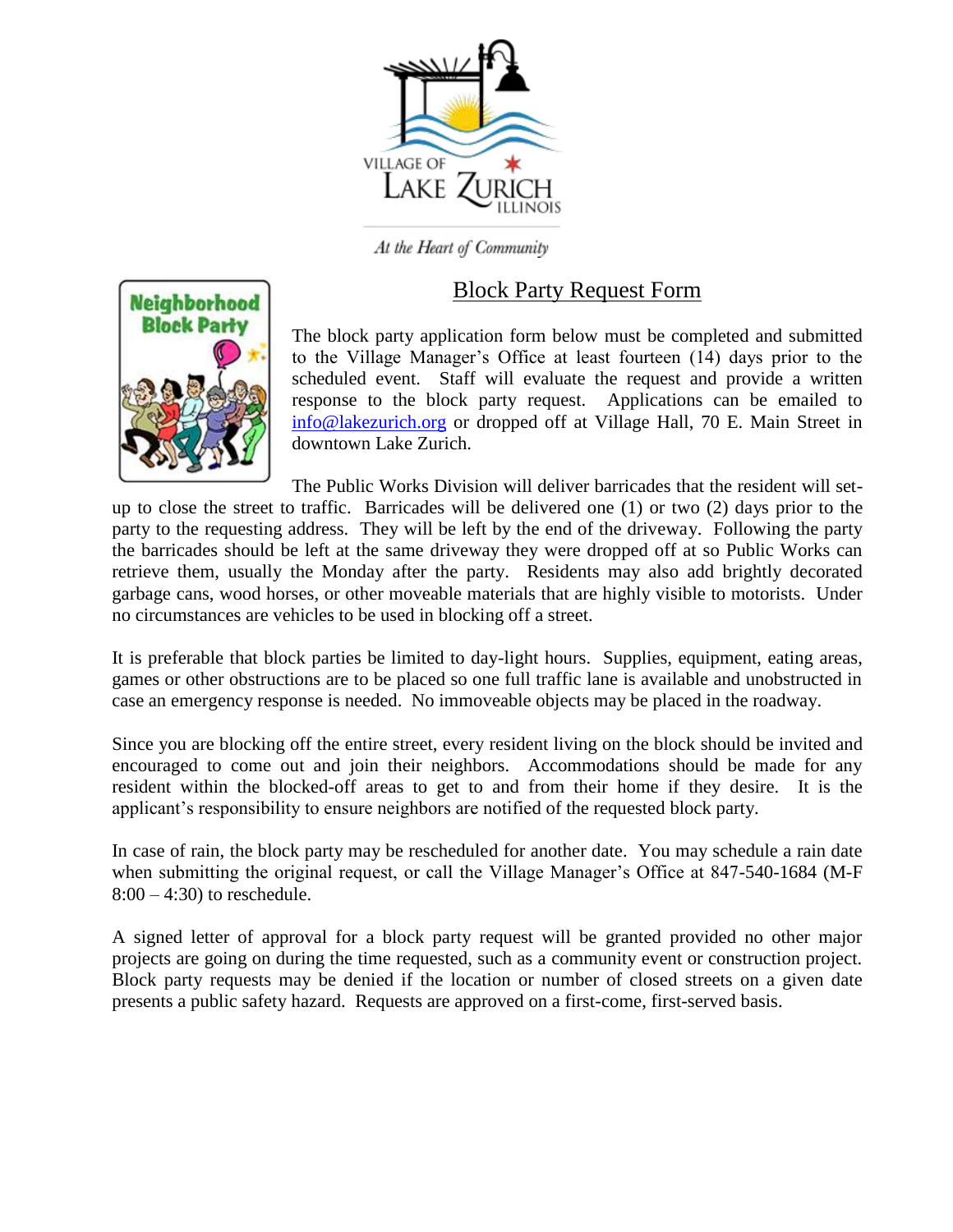#### Do I Have to Pay for a Block Party?

There is no standard or flat fee for a block party permit. Block parties are one of those things that help make a community feel like home and the Village wants to encourage the practice of familyfriendly, safe block parties. To keep the costs associated with block parties as minimal as possible, a standard block party service request of four barricades (two for each end of the street) will be provided and picked up at no cost. The Village does not seek to profit on block party fees.

#### What about Noise and Alcohol?

A signed block party approval letter does not offer immunity from the Village of Lake Zurich's ordinances, including the noise ordinance. Police officers will respond to complaints about a loud block party in the same way as they respond to other noise complaints. There is no such thing as a noise permit or a waiver from the noise ordinance and we request block parties are over by 9:00 pm to avoid becoming a public nuisance to the peace.

Also, the law prohibits open containers of alcohol on public streets, except in a Village sanctioned and approved outdoor event. The law also prohibits alcoholic consumption for anybody under the age of 21. Block party permits do not exempt anyone from this law. You can serve alcohol as long as it remains a private function, remains on private property and you do not charge a fee. Please observe the law while you have a good time.

We at the Village of Lake Zurich hope that you have a safe, fun and successful block party.

#### The Block Party Checklist

| <b>Party Consideration</b>              | Date | <b>Checked Off</b> |  |
|-----------------------------------------|------|--------------------|--|
| Committees with names and phone numbers |      |                    |  |
| Flyers with all correct information     |      |                    |  |
| Block party approval letter             |      |                    |  |
| Food                                    |      |                    |  |
| <b>Beverages</b>                        |      |                    |  |
| Donations                               |      |                    |  |
| Activities                              |      |                    |  |
| Set up                                  |      |                    |  |
| Clean up                                |      |                    |  |
| Trash / Recycling                       |      |                    |  |
| Grills                                  |      |                    |  |
| Safety issues                           |      |                    |  |
| Music                                   |      |                    |  |
| Restroom arrangements                   |      |                    |  |
|                                         |      |                    |  |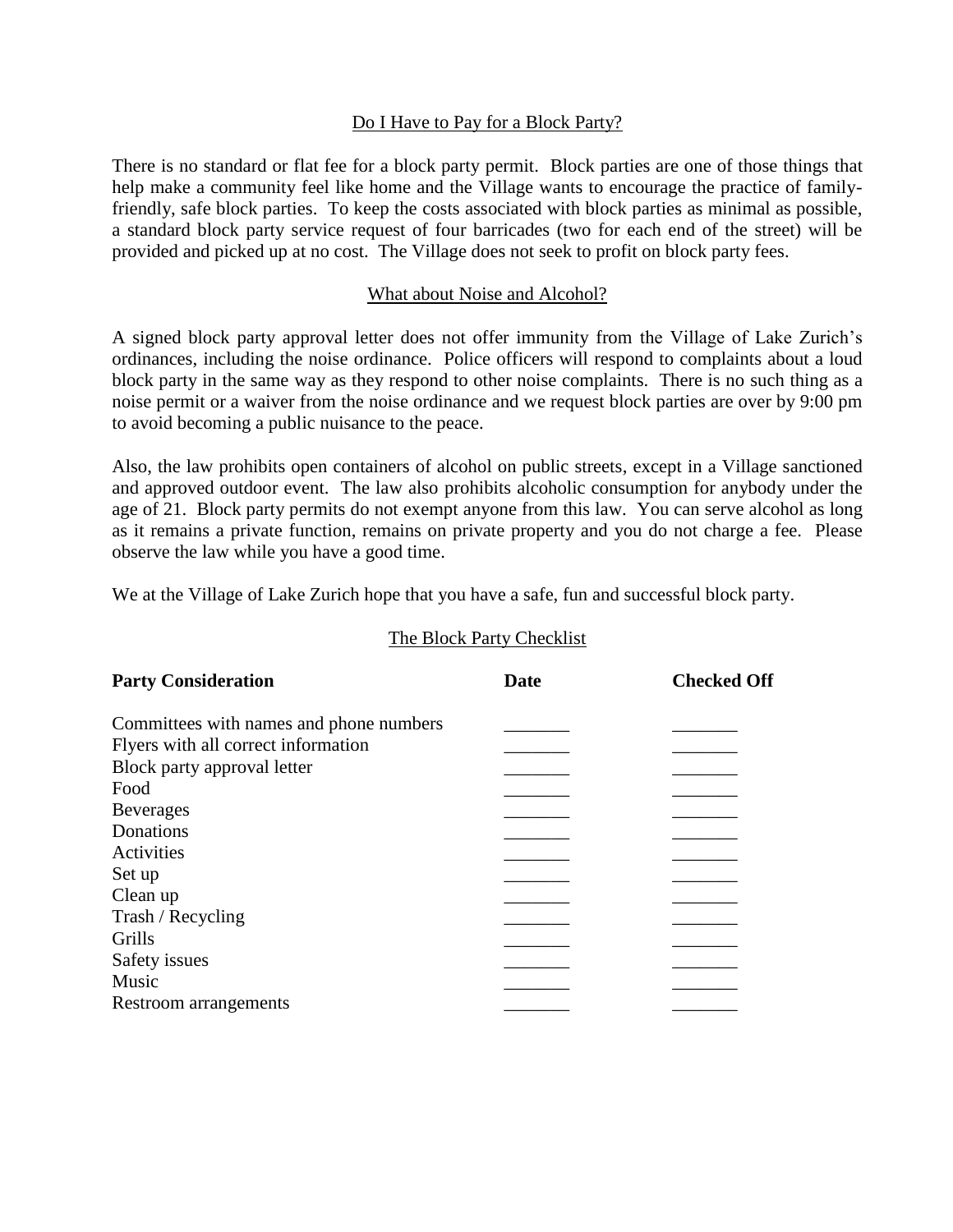|                                                                                                                          | Date Application<br>Received: |
|--------------------------------------------------------------------------------------------------------------------------|-------------------------------|
| <b>BLOCK PARTY REQUEST APPLICATION</b>                                                                                   |                               |
|                                                                                                                          | Staff:                        |
| <u> 1989 - Johann Barn, mars ann an t-Amhain ann an t-Amhain an t-Amhain an t-Amhain an t-Amhain an t-Amhain an t-</u>   |                               |
|                                                                                                                          |                               |
|                                                                                                                          |                               |
|                                                                                                                          |                               |
|                                                                                                                          |                               |
|                                                                                                                          |                               |
| *Do you want a free fire truck or police squad car to stop by as a fun courtesy visit?<br>Fire Truck<br>$\Box$ Squad Car |                               |
|                                                                                                                          |                               |
| <b>Primary Contact Person</b>                                                                                            |                               |
|                                                                                                                          |                               |
|                                                                                                                          |                               |
|                                                                                                                          |                               |
|                                                                                                                          |                               |
| <b>Alternate Contact Person</b>                                                                                          |                               |
|                                                                                                                          |                               |
|                                                                                                                          |                               |
|                                                                                                                          |                               |
|                                                                                                                          |                               |

\*Please note the Police and Fire Departments are happy to send a fire truck or police car to a block party for free as part of an ongoing effort to promote public safety and provide safety tips to residents. This free public relations service is available only for block parties and is subject to personnel availability.